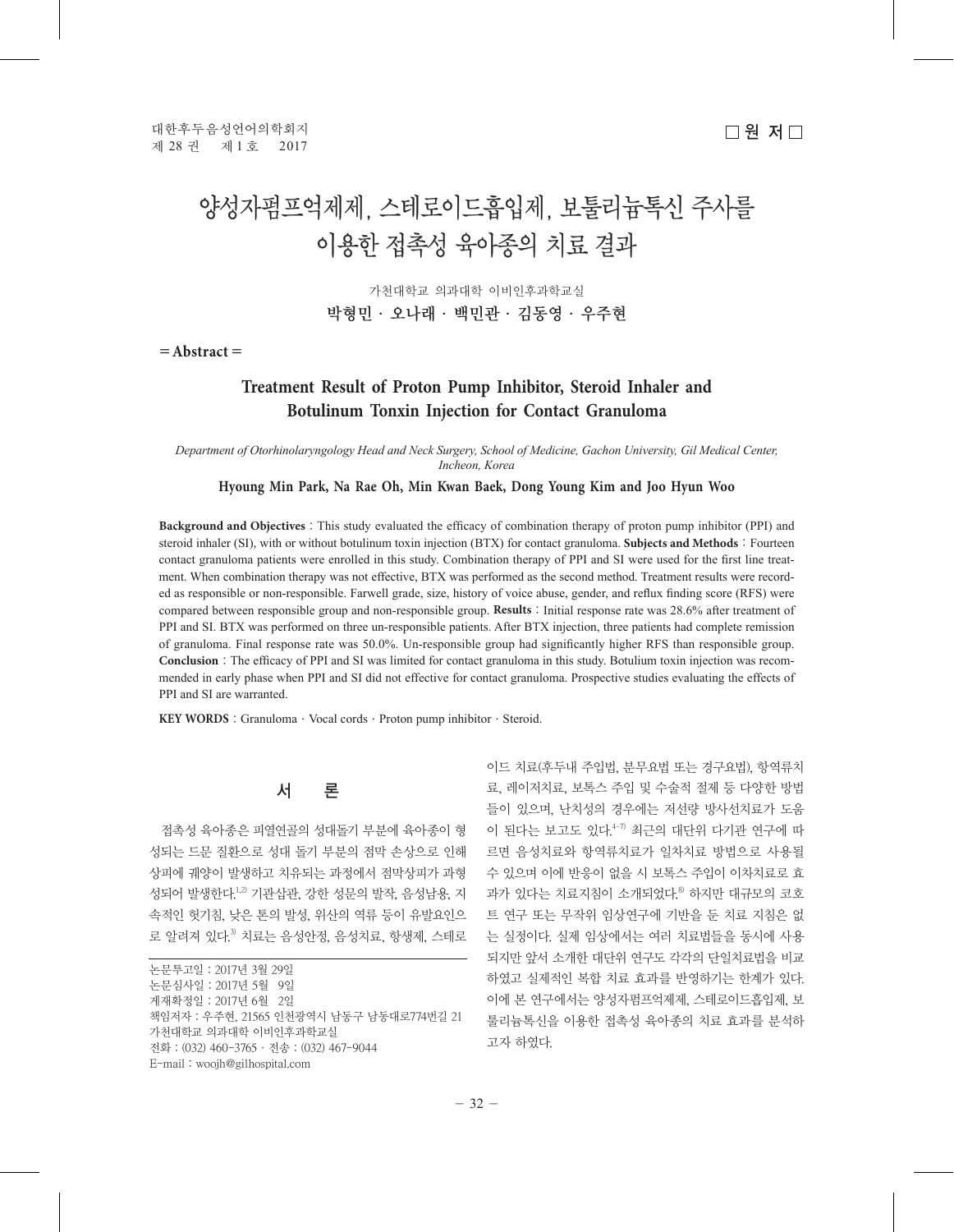(reflux finding score, RFS)를 기록하였다. 모든 환자는 일차 약물 치료로 양성자펌프억제제(lansoprazole 30 mg Qd)와 스테로이드 흡입제(ciclesonide 80 mcg 2 times a day)를 2개 월간 사용하였으며 2개월의 약물치료에 반응하지 않는 경우 원하는 환자에 한하여 보툴리늄 주사를 시행하였다. 보툴리 늄톡신(clostridium botulinum toxin Type A, Allergen Inc) 은 비인두경으로 성대를 관찰하면서 갑상설골막을 관통하는 경피적인 방법으로 병변측 갑상피열근에 주사 하였다. 보툴 리늄 주사에도 반응하지 않는 경우 후두미세수술을 시행하 였다. 이와 같은 치료 과정은 치료 시작 전 환자들에게 충분 히 고지되었다. 치료 효과의 판정을 위해 육아종이 사라졌을 때, '완치'(complete remission, CR), 50% 이상 크기가 줄었을 때 '명확한호전'(marked improvement, MI), 50% 이하로 크 기가 줄었을 때 '부분호전'(partial improvement, PI), 크기변

# 대상 및 방법

본 연구는 2012년 9월부터 2016년 9월까지 한 명의 두경부 외과-후두 세부전문의에게 접촉성 육아종으로 진단되어 치료 받은 환자들을 대상으로 하였다. 연구는 임상윤리센터에서 허 가를 받은 후(GAIRB2016-355) 후향적 의무기록 분석을 통 해 이루어 졌으며 삽관병력이 있거나 다른 종양성 성대 질환 이 동반된 경우는 연구에서 제외되었다. 육아종은 Farwell의 분류법에 따라 grade 1, grade 2, grade 3, grade 4로 분류되 었으며, 크기에 따라 소형(small), 중형(medium), 대형(large) 로 분류되었다(Fig. 1 and Table 1). 또한 육아종의 양상에 따 라 육아종성(granulomatous), 궤양성(ulcerative), 섬유성(fibrous)로 분류 되었다. 인후두역류평가를 위해 역류관찰지수



**Figure 1.** Classification for contact granuloma according to Farwell grade and size. A : Grade 1 and small size. B: Grade 2 and medium size. C : Grade 3 and large size. D : Grade 4 and large size.

| <b>Table 1.</b> Classification of contact granuloma |  |  |
|-----------------------------------------------------|--|--|
|-----------------------------------------------------|--|--|

| Farwell     |                                                                                   |
|-------------|-----------------------------------------------------------------------------------|
| Grade $1$ : | Limited to vocal process, no ulcer, sessile                                       |
| Grade $2$ : | Limited to vocal process, ulcerated, or pedunculated                              |
| Grade $3$ : | Extending beyond vocal process, not crossing midline of fully abducted vocal fold |
| Grade $4$ : | Extending beyond vocal process, over midline of fully abducted vocal fold         |
|             | A unilateral : B bilateral                                                        |
| Size        |                                                                                   |
| Small:      | Less than the width of the normal vocal fold                                      |
| Medium:     | One to two times the width of the normal vocal fold                               |
| Large:      | Larger than two times the width of the normal vocal fold                          |
|             |                                                                                   |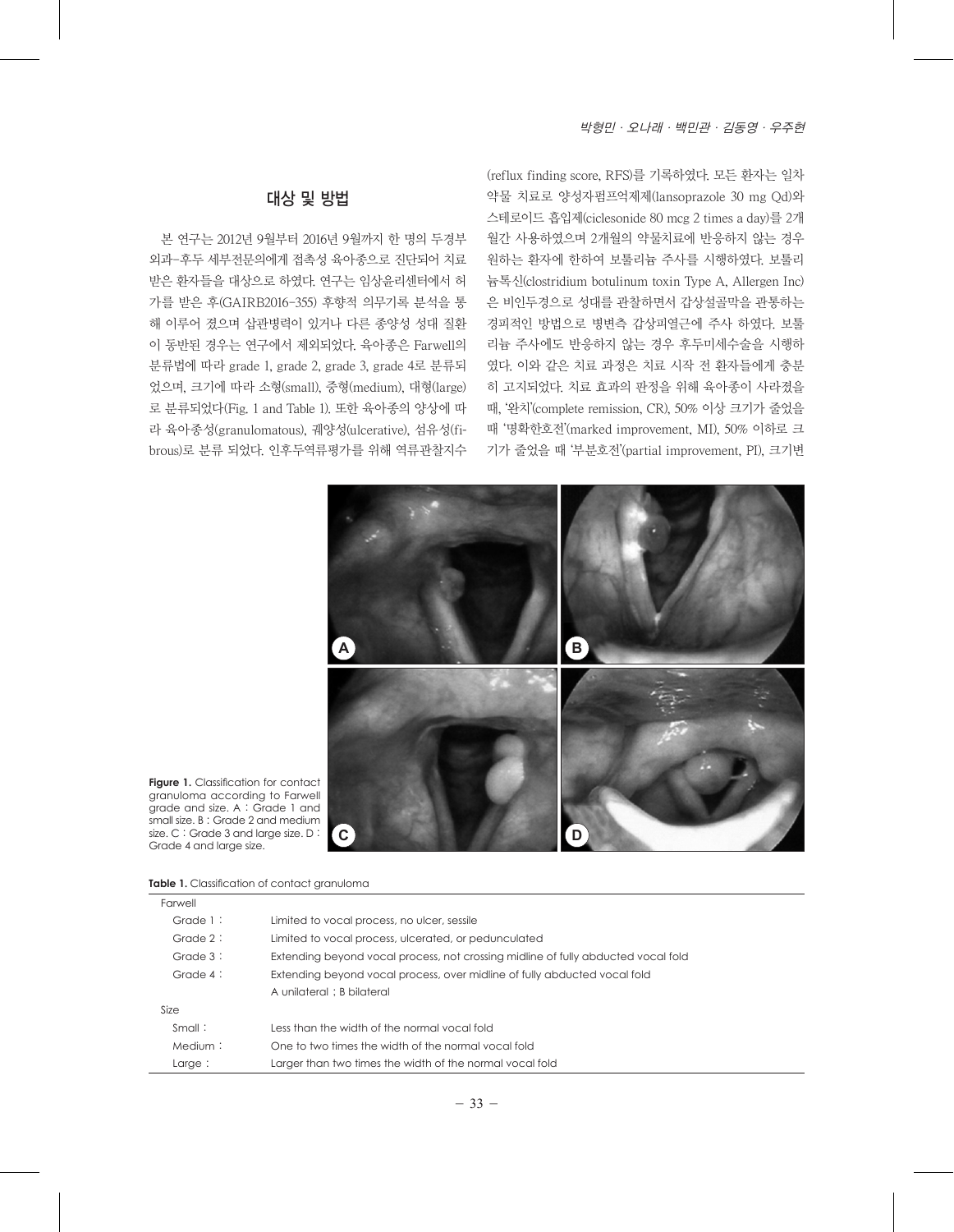화가 없을 때, '지속'(stationary, ST), 크기가 커졌을 때, '진행' (progression, PRO)으로 정의 하였다. 최종적으로 '완치', '명 확한호전', '부분호전'은 치료에 반응한 것으로 판단하였으므 로 '반응'(responsible)으로 기록하였다. 이에 반해 '지속'과 '진 행'은 치료에 반응하지 않은 것으로 판단하여 '무반응'(un-responsible)로 기록하였다. 치료 결과와 함께 예후에 영향을 미 칠 수 있는 요인을 알아보기 위해 반응군과 무반응군의 음성 과용, 성별분류, Farwell 분류, 크기분류, 역류관찰점수 비교 하였다. GraphPad Prism 5(GarphPad Software, Inc., La Jolla, CA) 프로그램의 카이제곱과 Mann-Whitney 검사를 이용하여 두 의 차이를 검증하였으며, p<0.05를 유의한 것으 로 하였다.

## 결 과

연구기간 중 총 28명의 환자가 접촉성 육아종으로 진단되 었으나 기도 삽관의 병력이 있었던 9명과 2개월 이상 추적관 찰 되지 않은 5명의 환자는 제외되었다. 1명은 약물치료 및 보톡스에 반응하지 않아 수술을 시행하였으며 최종적으로 후두유두종으로 진단되어 자료분석에서 제외 되었다. 치료 과 정 중 1명이 완치 후 8개월 뒤 재발하였으며 보톡스 주사 후 다시 완치 되었지만 재발한 자료는 분석에 포함되지 않았다. 최종적으로 14명의 환자의 자료가 분석에 포함되었다. 14명

| Table 2. Demographic characteristics of the patients |  |  |
|------------------------------------------------------|--|--|
|------------------------------------------------------|--|--|

중 남자는 12명 여자는 2명이었으며 평균 나이는 54세였다. 6 명이 직업적 음성 사용자였으며 역류관찰지수는 평균 8.9 점 이 이었다. Farwell의 분류에 따라 1형이 7례, 2형이 3례, 3형 이 4례였으며 4형은 없었다. 크기로 분류 하였을 때 소형이 8 례, 중형이 3례, 대형이 3례였다. 종물의 양상은 육아종성이 11 례, 궤양성이 3례였으며, 3례 모두 치료 과정 중 육아종형으로 변하였다. 치료는 모든 환자에서 양성자펌프억제제와 스테로 이드 흡입제가 사용되었으며 양성자펌프억제제의 평균 사용 기간은 3.4개월이었으며 스테로이드 흡입제의 평균사용 기간 은 2.5개월이었다. 보튤리늄톡신은 3명의 환자에서 사용되었 으며 평균 주사량은 3.3 IU이었다. 환자들의 평균 추적관찰 기간은 4.6개월이었다(Table 2).

양성자펌프억제제와 스테로이드 흡입제를 이용하여 약물치 료를 시행 하였을 때 14명의 환자 중 4명(28.6%)에서만 치료에 반응하였다. 그 중 3명은 완치 되었으며, 1명은 명확한 호전을 보였다. 10명은 무반응으로 나타났으며 그 중 9명은 지속, 1명 은 진행으로 관찰되었다. 약물치료에 반응한 군과 무반응 군 을 비교하였을 때 음성남용, Farwell 등급, 크기분류, 성별에 따는 차이는 없었다. 하지만 두 군의 평균 RFS를 비교하였을 때 반응군(7.25±0.96)이 무반응군(9.50±1.78)에 비해 유의하 게(p=0.045) 낮게 나타났다(Table 3). 무반응 10명 중 보툴리 늄톡신 주사를 동의한 3명에게서 주사가 시행되었으며 주사

| <b>Table 3.</b> Predictive factor analysis |
|--------------------------------------------|
|--------------------------------------------|

| Table 2. Demographic characteristics of the patients |                 |                                                             | Responsible     | Un-responsible  | p-value  |
|------------------------------------------------------|-----------------|-------------------------------------------------------------|-----------------|-----------------|----------|
| Gender, M/F (N)                                      | 12/2            | Result $(n=14)$                                             | CR6             | ST <sub>6</sub> |          |
| Age $(mean \pm SD)$                                  | $54.1 \pm 13.8$ |                                                             | MI              | PRO 1           |          |
| Voice abuse (N)                                      | 6               |                                                             | PIO             |                 |          |
| RFS (mean $\pm$ SD)                                  | $8.9 \pm 1.9$   | Total                                                       | $7(50.0\%)$     | 7               |          |
| Farwell grade (N)                                    |                 | Voice abuse (N)                                             |                 |                 |          |
| Grade 1                                              | 7               | Yes                                                         | $\overline{2}$  | 4               | 0.7327   |
| Grade 2                                              | 3               | <b>No</b>                                                   | $\overline{2}$  | 6               |          |
| Grade 3                                              | 4               | Farwell grade (N)                                           |                 |                 |          |
| Grade 4                                              | 0               |                                                             | 4               | 3               | N/A      |
| Size(N)                                              |                 | $\overline{2}$                                              | $\Omega$        | 3               |          |
| Small                                                | 8               | 3                                                           | 0               | 4               |          |
| Medium                                               | 3               | 4                                                           | 0               | 0               |          |
| Large                                                | 3               | Size(N)                                                     |                 |                 |          |
| Character (N)                                        |                 | Small                                                       | 4               | 4               | 0.1225   |
| Granulomatous                                        | 11              | Medium                                                      | $\Omega$        | 3               |          |
| Ulcerative                                           | 3               | Large                                                       | 0               | 3               |          |
| PPI (month, mean $\pm$ SD)                           | $3.4 \pm 1.9$   | Gender (N)                                                  |                 |                 |          |
| Inhaler (month $\pm$ SD)                             | $2.5 \pm 1.0$   | Male                                                        | 3               | 9               | 0.4687   |
| Botulium toxin injection (N)                         | 3               | Female                                                      |                 |                 |          |
| Amount (IU, mean $\pm$ SD)                           | $3.3 \pm 1.5$   | RFS (mean $\pm$ SD)                                         | $7.25 \pm 0.96$ | $9.50 \pm 1.78$ | $0.045*$ |
| Follow-up (month, mean $\pm$ SD)                     | $4.6 \pm 2.8$   | *: p<0.05 in Mann-Whitney test. CR: complete remission, MI: |                 |                 |          |

RFS : reflux finding score, PPI : proton pump inhibitor

\* : p<0.05 in Mann-Whitney test. CR : complete remission, MI : marked improvement, PI : partial improvement, ST : stationary, PRO : progressive, N/A : non available, RFS : reflux finding score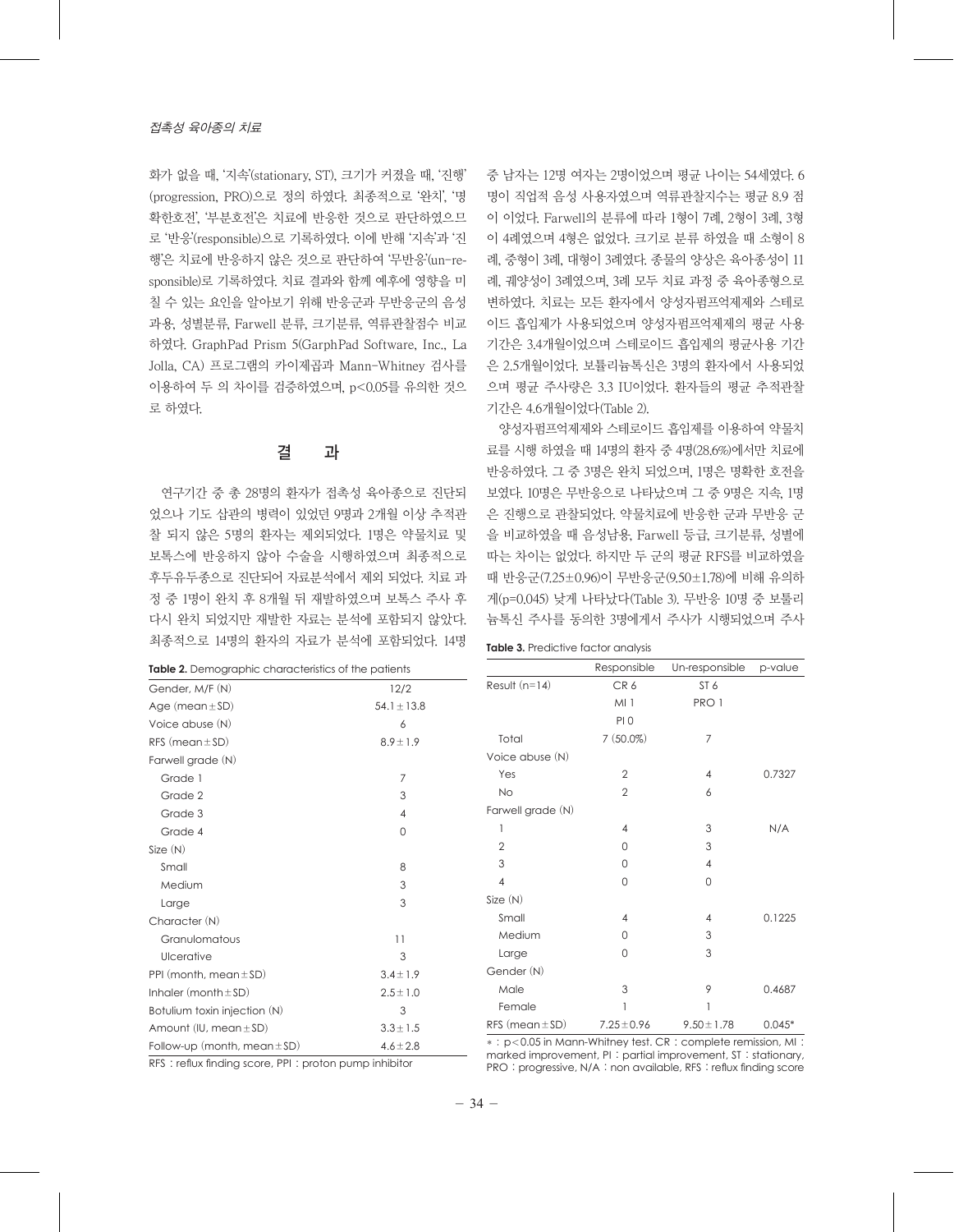#### 박형민·오나래·백민관·김동영·우주현



**Figure 2.** A case of botulinum toxin injection. A : Before botulinum toxin injection. B : 4 month after botulinum toxin injection.



Figure 3. Participants flow diagram with treatment result. BTX : botulinum toxin injection, CR : complete remission, MI : marked improvement, ST : stationary, PRO : progressive.

후 3명 모두 완치되었다(Fig. 2). 최종적으로 치료 반응군과 치 료 무반응군은 각각 7명(50%)으로 동일하게 나타났다(Fig. 3).

## 고 찰

음성치료, 양성자펌프억제제, 스테로이드, 보툴리늄톡신, 수술 등 다양한 방법들이 접촉성 육아종의 치료를 위해 사 용되고 있으며 여러 연구에서 접촉성 육아종에 대한 일차적 인 치료 방법으로 음성치료 및 양성자펌프억제제를 추천하 고 있다. 8,9)

성대돌기 육아종 환자의 76%에서 위산역류가 동반된다는 보고가 있으며,<sup>10)</sup> 위산역류에 의한 성대돌기 점막손상을 억제 하거나 손상 이후의 치유 과정에서 염증 반응을 경감 시키기 위해 양성자폄프억제제가 접촉성 성대육아종의 치료를 위해

널리 쓰이고 있다. 이전의 연구들에서 양성자펌프억제제 단독 사용만으로 각각 87%, 88%의 높은 완치율이 보고 되었다. 2,11) 하지만 이들 연구의 모집단에는 접촉성 육아종 뿐만 아니라 삽관 육아종이 혼재 되어 있으며, 양성자펌프억제제의 사용 기간이 일정치 않다. 특히 Wani 등11)의 연구에서는 1개월에서 20개월까지 평균 10개월 이상 양성자펌프억제제를 사용하였 다고 보고하였다.

스테로이드 분무는 성대돌기의 국소염증을 감소시킬 수 있으며, 삽관성 육아종 에서 부데소나이드 흡입제 단독 치료 로 대부분의 환자가 치료되었다는 보고가 있다. 5) 접촉성 육 아종에 대한 스테로이드 단독 치료는 한계가 예상되지만 양 성자펌프억제제와 스테로이드 흡입치료의 혼합요법은 서로 다른 두 개의 기전을 통해서 접촉성 육아종을 치료할 수 있 을 것으로 기대할 수 있다. 이런 배경으로 진행된 Hillel 등<sup>12)</sup> 의 연구에 따르면 양성자펌프억제제와 스테로이드 흡입제(triamcinolone acetonide 300 microg 3 times a day)의 혼합치 료를 이용하여 54명의 환자에서 발생한 62례의 육아종 중 57 례(69%)가 완치 되었다고 보고하였다. 하지만 54명의 환자 중 19명(24%)이 삽관 병력을 가지고 있으며 치료 기간 또한 평균 11 개월(1개월 미만에서 48개월 이상)로 다양한 범위의 오랜 기간에 걸쳐 약물치료가 이루어졌다. 즉 기존 연구들에서는 연구집단의 비균질성, 약물치료 기간의 다양성 및 장기간의 약물치료 등으로 인하여 접촉성 육아종에 대한 양성자펌프 억제제나 스테로이드 흡입제의 초기 반응을 분석하기에는 한계가 있다. 초기에는 약물치료에 반응하지 않던 육아종이 1년 이상의 치료 후 줄어들었다는 것은 약물치료 이외의 요인 에 의해 치료되었을 가능성이 있으며 이러한 것을 고려하면 기존 연구들에 의한 양성자펌프억제제의 치료효과가 부풀려 졌을 가능성을 배제할 수 없다.

1995년 Nasri 등에 의해서 접촉성 육아종의 치료로서 보툴 리늄톡신 주사가 소개 되었으며,<sup>13)</sup> Damrose 등<sup>14)</sup>은 경피적 보 툴리늄톡신 주사가 난치성 성대돌기 육아종의 치료에 안전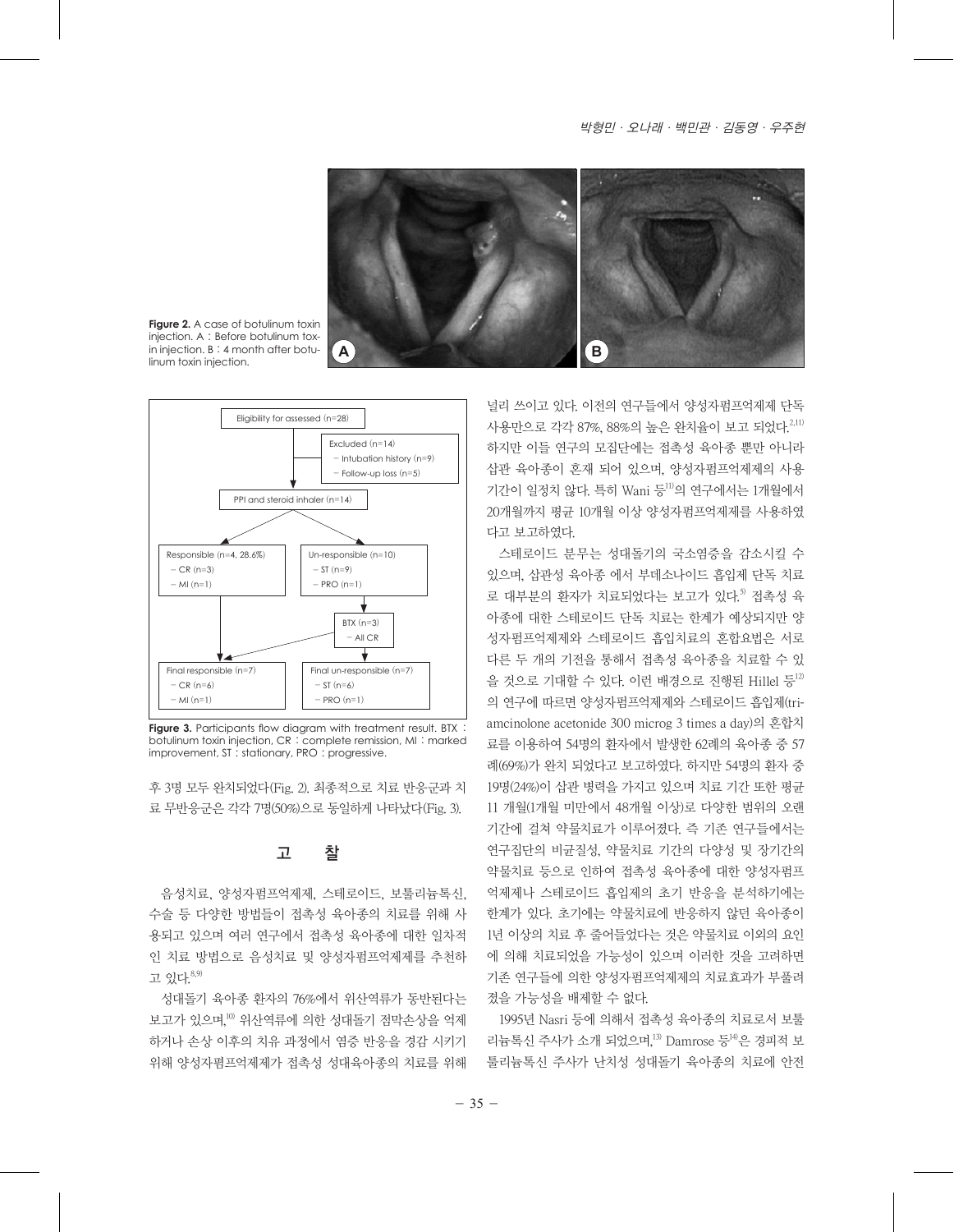하며 효과적이라고 보고하였다. 원리는 보툴리늄톡신에 의한 일시적 성대마비로 인해 성문의 조임이 완화되고 반대편 피 열연골과의 접촉을 피하게 됨으로써 육아종이 회복된다. 본 연구에서 약물치료에 반응이 없었던 3명의 환자가 보툴리늄 톡신 주사를 시행 받은 후 모두 완치 되었다. 다른 여러 연구 들에서도 음성치료, 수술적 제거, 양성자펌프억제제, 스테로 이드 등에 비해 보툴리늄톡신 주사가 가장 좋은 효과를 보 였으며, 재발성 접촉성 육아종에서도 좋은 치료 결과가 보고 되었다. 8,15,16) 하지만 보툴리늄톡신 주사 후에는 음성악화와 연하곤란이 발생할 위험성이 있다. 더욱이 이러한 합병증에 대 한 조절된 연구가 없어 음성변화, 연하장애의 정도와 지속기 간에 대해 예측하기 어렵다. 이러한 문제는 사회활동을 활발 히 하고 있는 환자에는 중대한 문제가 될 수 있으며, 특히 전문 적 음성사용자에게는 보툴리늄톡신 주사를 꺼리게 되는 주 된 요인이 될 것이다. 본 연구에서는 모든 환자들에게 치료 전 보툴리늄톡신 주사에 의해 발생할 수 있는 효과와 합병증에 대한 정보를 제공하였으며, 결과적으로 약물치료에 반응이 없었던 10명의 환자 중 3명만이 보툴리늄톡신 주사 시행에 동 의하였다. 보툴리늄톡신 주사를 거부한 7명 중 3명은 전문적 음성사용자로서 목소리가 더 나빠지는 것을 받아 들일 수 없 었고 다른 3명은 목소리 불편감이 없었기에 주사를 거부하였 다. 따라서 접촉성 육아종에 대한 일차 치료로 보툴리늄톡신 주사가 가장 효과적이라는 주장도 있지만, 그로 인한 합병증 이나 증상에 대한 효용성을 생각한다면 보툴리늄톡신 주사 에 시행하는데 신중할 필요가 있을 것으로 판단된다. 추후 보 툴리늄톡신 주사 후 발행 할 수 있는 합병증에 대한 객관화 된 정보가 주어진다면 향후 임상적 적용에 도움이 될 것이다.

이번 연구에서 양성자펌프억제제나 스테로이드 흡입제의 효과를 분석해 보았을 때 14명의 환자 중 4명(28.6%) 만이 초 기 약물 치료에 반응하는 것으로 나타났다. 이는 양성자펌프 억제제를 기본으로 한 치료에서 접촉성 육아종이 60% 이상 에서 완치되었다는 기존의 보고들과는 크게 차이가 나는 결 과이다.<sup>8-12)</sup> 비록 이번 연구가 환자 군이 작고, 추적관찰 기간 이 짧으며, 기존의 연구와 마찬가지로 후향적으로 자료 분석 이 이루어졌다는 단점이 있다. 그러나 한 명의 두경부외과-후 두 세부전문의에 의해 전향적 코호트가 시행되었으며, 전향적 치료 계획에 따라 양성자펌프억제제와 스테로이드 흡입제를 이용한 2개월 간의 약물 치료 후 반응에 따라 보툴리늄 톡신 주사가 권유되었다. 또한 삽관성 육아종을 제외한 접촉성 육 아종 환자만을 대상으로 하여 연구집단의 균질성을 확보하 였기에 기존의 연구들에 비해 명확한 치료 반응을 보고 한 것으로 자평한다. 따라서 접촉성 육아종에 대한 양성자펌프 억제제 또는 스테로이드 흡입제의 치료 효과를 확인하기 위 한 대단위 전향적 연구가 필요할 것으로 생각된다. 치료에 효 과를 예측 할 수 있는 인자들을 분석해 보았을 때 역류관찰 지수 만이 치료반응군에서 치료무반응군에 비해 유일하게 낮 게 나타났다. 역류관찰지수가 높을수록 약물치료에 반응이 낮을 수 있을 것으로 예상되며, 이런 경우 좀더 일찍 보툴리늄 특신 주사가 고려되어야 할 것으로 판단된다.

## 결 론

본 연구에서는 양성자펌프억제제와 스테로이드 흡입제가 접 촉성 육아종의 치료에 제한점이 있다는 것을 확인할 수 있었 다. 보튤리늄 톡신 주사의 경우 양성자펌프억제제와 스테로 이드 흡입제에 반응하지 않는 접촉성 육아종의 초기 단계에 서 시행해 볼 것을 권장하며, 추후 접촉성 육아종에 대한 양 성자펌프억제제 또는 스테로이드 흡입제의 치료 효과를 확인 하기 위한 대단위 전향적 연구가 필요할 것으로 생각된다.

중심 단어 : 육아종ㆍ성대ㆍ양성자펌프억제제ㆍ스테로이드.

#### **REFERENCES**

- 1) Ylitalo R, Linestad PA. *Laryngeal findings in patients with contact granuloma: a long-term follow-up study. Acta Otolaryngol 2000;120: 655-9.*
- 2) Emami AJ, Morrison M, Rammage L, Bosch D. *Treatment of laryngeal contact ulcers and granulomas: a 12-year retrospective analysis. J Voice 1999;13:612-7.*
- 3) Carroll TL, Gartner-Schmidt J, Statham MM, Rosen CA. *Vocal process granuloma and glottal insufficiency: an overlooked etiology? Laryngoscope 2010;120:114-20.*
- 4) Orloff LA, Goldman SN. *Vocal fold granuloma: successful treatment with botulinum toxin. Otolaryngol Head Neck Surg 1999;121: 410-3.*
- 5) Roh HJ, Goh EK, Chon KM, Wang SG. *Topical inhalant steroid (budesonide, Pulmicort nasal) therapy in intubation granuloma. J Laryngol Otol 1999;113:427-32.*
- 6) Clyne SB, Halum SL, Koufman JA, Postma GN. *Pulsed dye laser treatment of laryngeal granulomas. Ann Otol Rhinol Laryngol 2005; 114:198-201.*
- 7) Mitchell G, Pearson CR, Henk JM, Rhys-Evans P. *Excision and low-dose radiotherapy for refractory laryngeal granuloma. J Laryngol Otol 1998;112:491-3.*
- 8) Lee SW, Hong HJ, Choi SH, Sun DI, Park YH, Lee BJ, *et al*. *Comparison of treatment modalities for contact granuloma: a nationwide multicenter study. Laryngoscope 2014;124:1187-91.*
- 9) Lee JC, Wang SG. *Management of vocal process granuloma. Korean J Otolaryngol 2005;48:70-3.*
- 10) Havas TE, Priestley J, Lowinger DS. *A management strategy for vocal process granulomas. Laryngoscope 1999;109:301-6.*
- 11) Wani MK, Woodson GE. *Laryngeal contact granuloma. Laryngoscope 1999;109:1589-93.*
- 12) Hillel AT, Lin LM, Samlan R, Starmer H, Leahy K, Flint PW. *Inhaled triamcinolone with proton pump inhibitor for treatment of vocal process granulomas: a series of 67 granulomas. Ann Otol Rhinol Laryngol 2010;119(5):325-30.*
- 13) Nasri S, Sercarz JA, McAlpin T, Berke GS. *Treatment of vocal fold granuloma using botulinum toxin type A. Laryngoscope 1995;105*